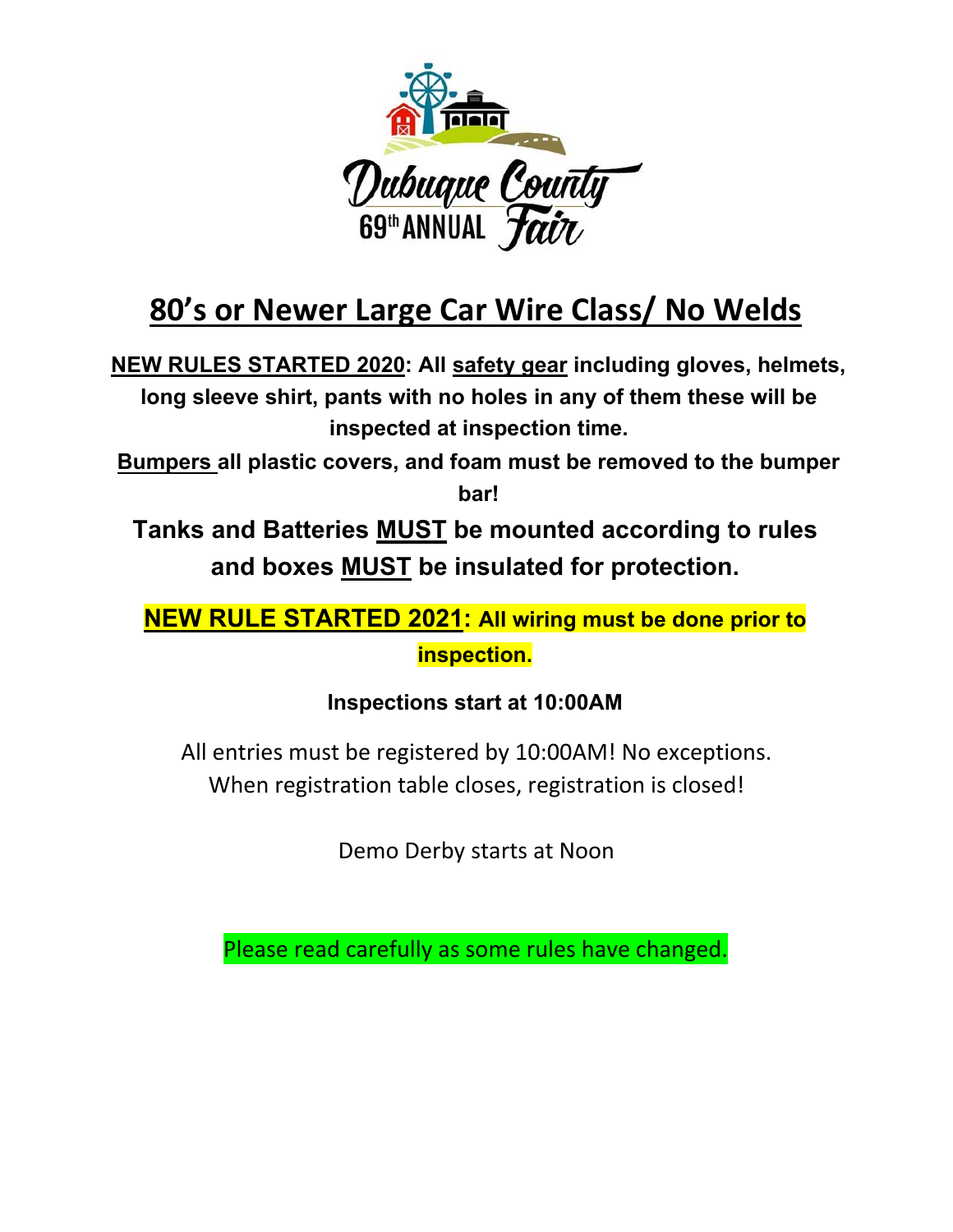**Driver Entry:** Entries are open to men and women. In interest of safety and in fairness to all competitors, the following rules and regulations will be enforced.

- 1. Previous demolition derby cars are allowed.
- 2. Driver must be 18 years of age or have a notarized permit from parent or guardian. In the event of any doubt, you must have a document stating proof of your age.
- 3. Driver must furnish his/her own car.
- 4. American cars or station wagons allowed. NO 4‐wheel drive cars, jeeps, trucks, or convertibles.
- 5. Driver must sign in and pay entry fee prior to inspection or entry to track. Entry fee is \$10 per car and \$25 pit pass.
- 6. No one is to enter pit without pit pass. No one under 14 is allowed in pits. 14 years to 17 must have notarized minor release.
- 7. Truck, trailer, car must not enter track until car has passed inspection.
- 8. Absolutely no one is to enter track to save spots until car has passed inspection. First come, first to get their spots in the pits. No exceptions.
- 9. NEW! All cars must go to impound, until cars are released.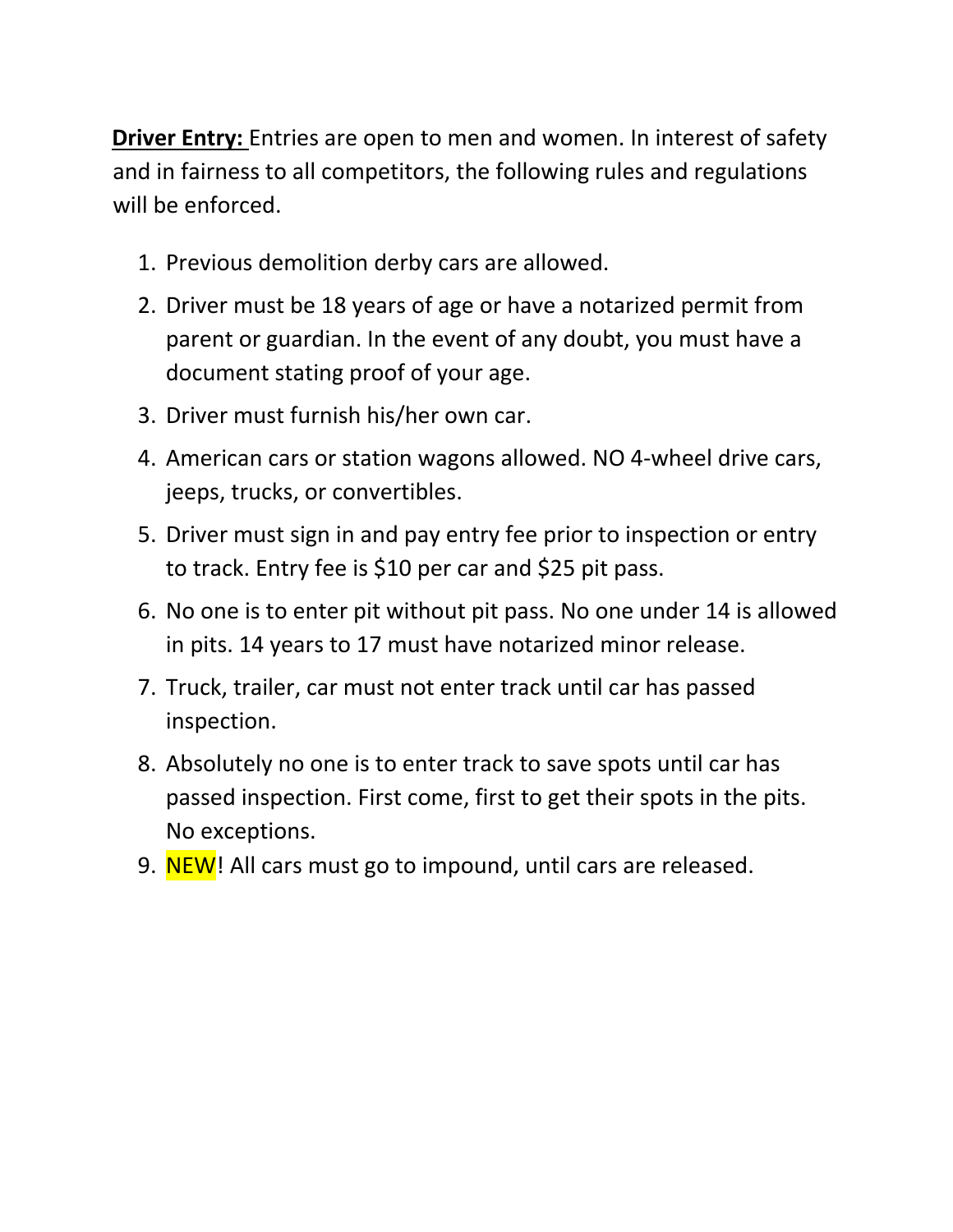### **Safety:**

- 1. All drivers must attend meeting in pit area prior to derby time.
- 2. Long sleeve shirts with no holes, full length pants with no holes, full shield helmet, gloves, and tennis shoes or boots must be worn during competition.
- 3. Operating seat belt mandatory. Must remain belted and wear a helmet at all times, until ok'd by officials or you will be disqualified.
- 4. Drivers must remain in his/her car until Ok'd by official to get out.
- 5. No driver or pit crew member, under the influence of liquor will be allowed to participate or enter the exhibition area.
- 6. No pit crew member allowed on track at any time.
- 7. Disconnection of all air bags is mandatory.

#### **Participation Regulations:**

- 1. No driver door hits. This will be strongly enforced.
- 2. Driver must maneuver forward or backward.
- 3. If driver does not hit another car within 1 minute, said driver shall be disqualified.

#### **Preparation of Car:**

1. Slogan, Advertising, or printing may be placed any place on car except front doors and above driver door. Number must be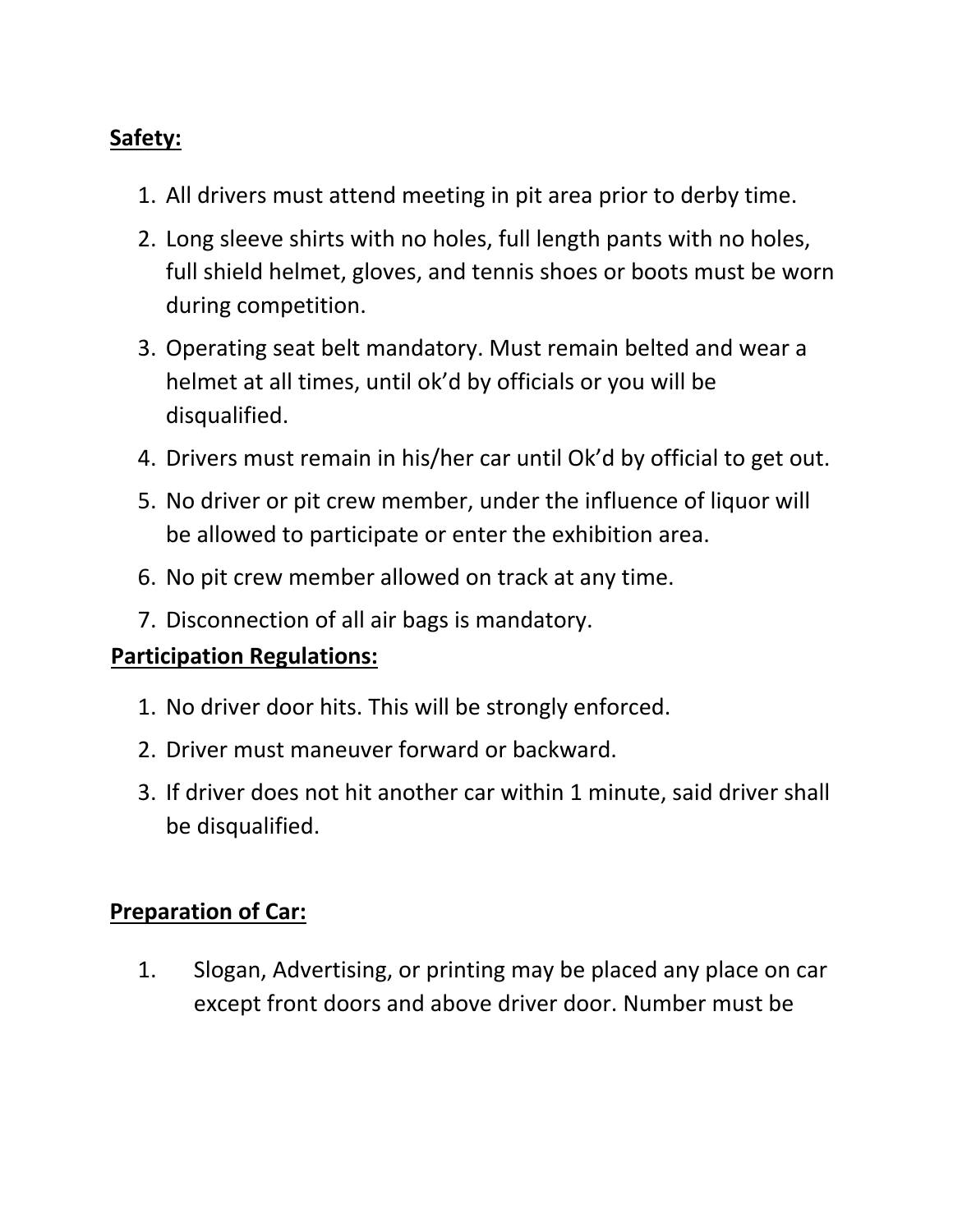placed on front doors and name must be placed above driver's door.

- 2. Signs with number must be at least 24x24 mounted securely to roof, made of metal or plywood. NO LETTERS‐only numbers. First come, first to get on numbers.
- 3. All glass, body molding, and stock gas tank must be removed.
- 4. Radiators and fans may be removed, but not relocated.
- 5. Approved boat gas tank no larger than 6 gallons must be mounted in back seat in a solid wooden or steel container properly insulated and covered with removable lid. If box is made of wood: Must be made of 2x6 or 2x12 lumber not plywood. Container must be anchored to floor with one steel strap over top to the floor with bolts.
- 6. Electric fuel pumps are allowed. Must be securely mounted. No ether or starting fluid allowed. All fuel lines must be hooked up properly and safely ran thru the fire wall.
- 7. Batteries must be removed from original location. Batteries must be mounted to passage side floor. No more than 2 automobile batteries allowed. They must be encased in either 2x6 or 2x12 wooden or steel box. Must be anchored with bolts thru floor firmly. Well insulated with cover. Steel boxes must have inside insulation, so batteries do not short out.
- 8. Absolutely NO WELDING except front and rear safety bars inside car.
- 9. 2 bars allowed inside car, no bigger than 2" in diameter. One allowed above dash from window post to window post. One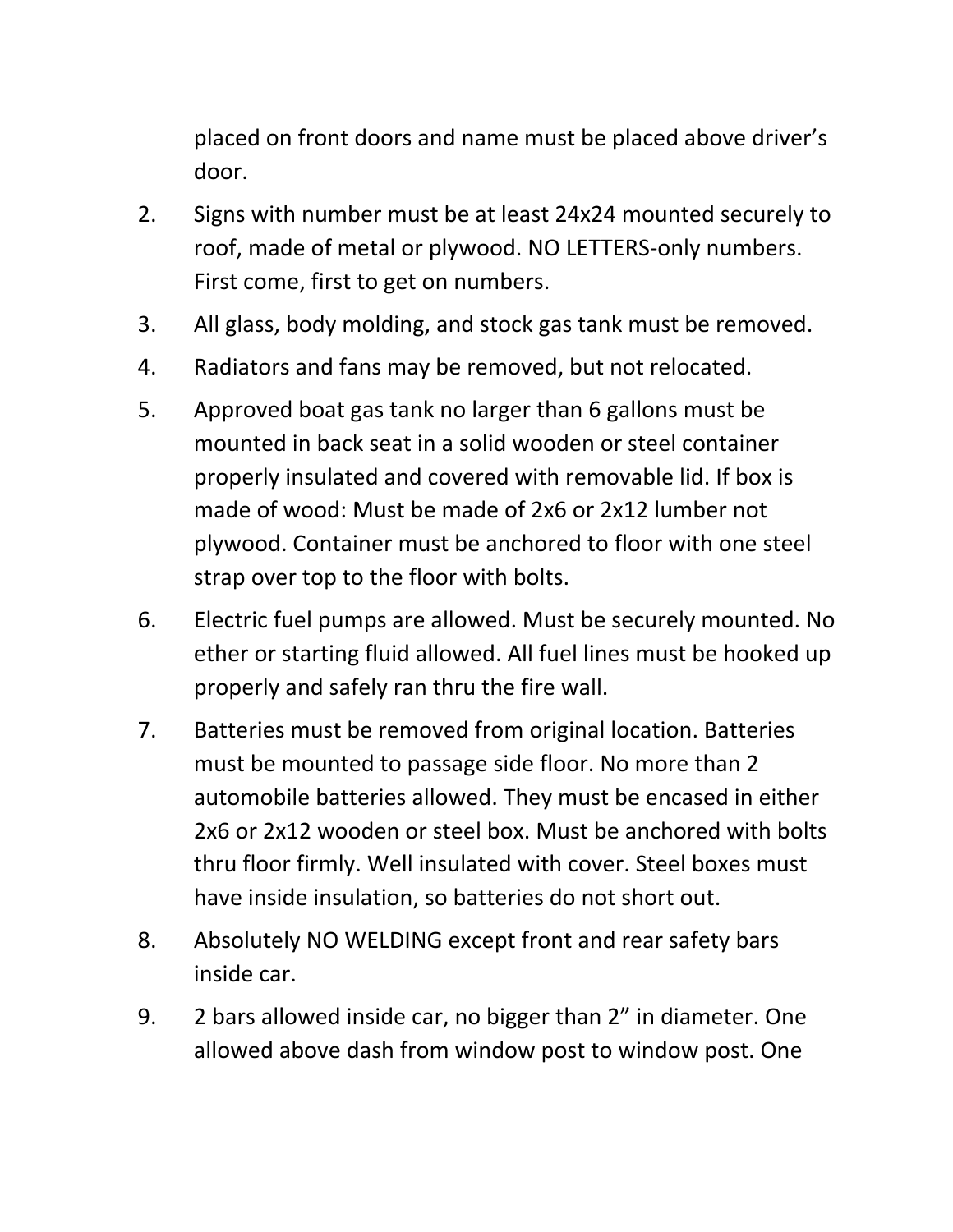allowed behind driver seat from door post to door post. No other supports allowed. These are allowed to be welded.

- 10. No special bumpers, extra weights, trailer hitches, roll bars, special lifts, air lifts, block, shackles, or any reinforcements except as stated will be allowed. All trunks must be empty of all debris, spare parts, etc. NO add on parts of any type. That means NO metal, plastic, or rubber, etc.
- 11. STOCK REARENDS AND FACTORY DRIVE SHAFTS.
- 12. Bumper: Front bumper may be changed to an OEM 80's or newer front bumper. Rear bumper must stay factory. If OEM bumper is fiberglass, you can replace with OEM similar bumper equivalent in size.
- 13. Must have factory rear end for that make and model of car. May be welded for posi-traction.
- 14. Bolting of radiator can be done with no larger than 3/8‐inch rod or smaller from top of radiator support to bottom of radiator support. NO BOLTING TO FRAME.
- 15. NO welding or bolting of bumper shocks. No iron behind bumper shocks. Shocks must move freely upon impact.
- 16. No welding of leaf springs or coil springs. No tying of car body to frame (front of car or back of car), with wire, chain, or cable.
- 17. Tires: Any factory DOT tire approved for the size of the car. Tires can be doubles up, but no disfiguring of tire, no studs or other altercations. Greasing of the sidewalls is allowed. No skid loader tires.
- 18. One 12" hole in hood. One 10" hole in trunk is mandatory.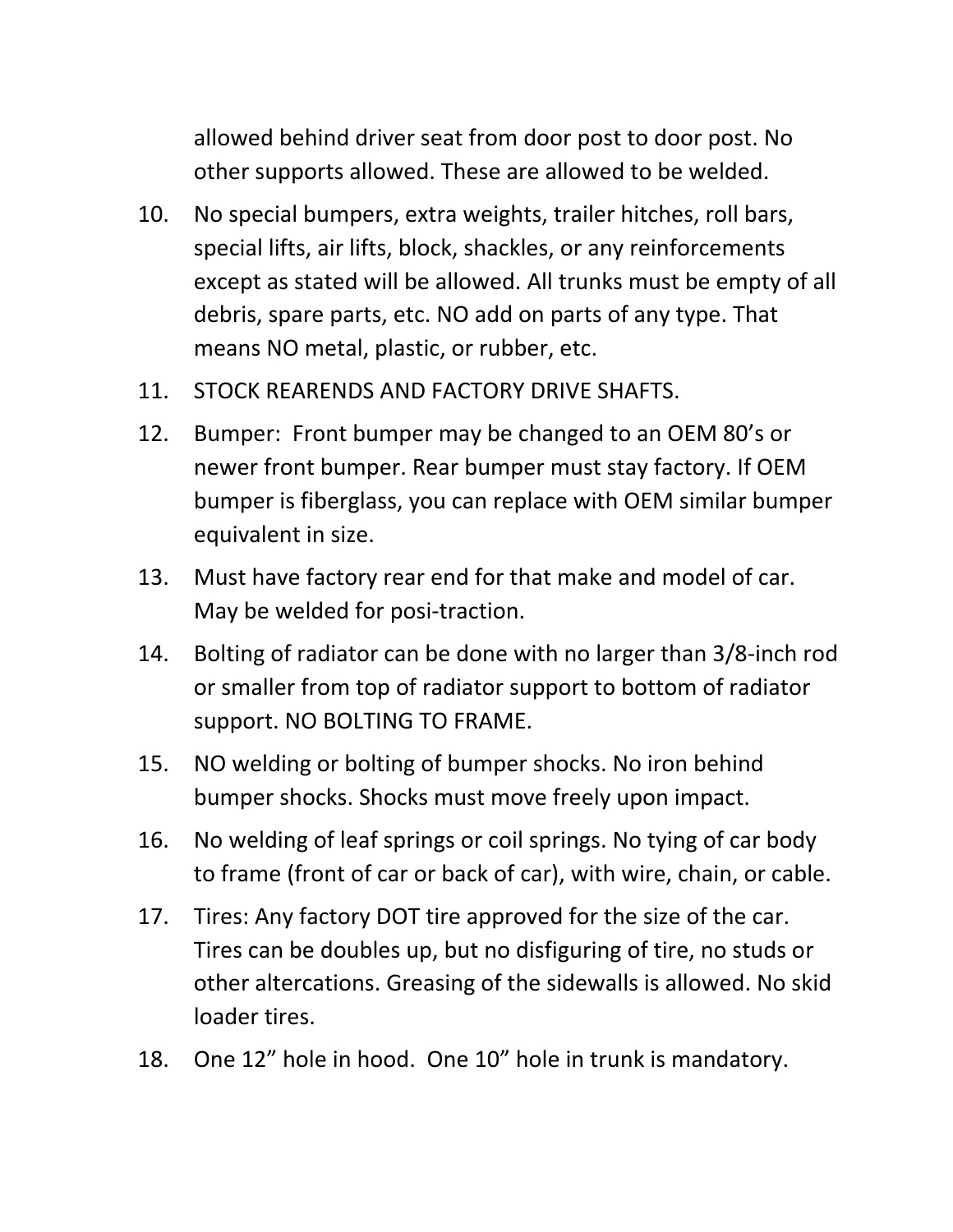- 19. No added reinforcements to any part of the car are allowed.
- 20. Wiring: 9 gage wire only. Hood may have 6 wire tie downs, 2 of those allowed to front bumper. Trunk may have 4 wire tie downs plus 2 tie downs from rear of roof to trunk or bumper. Doors may have no more than 5 wire downs per door. Chains are allowed on doors.
- 21. No adding to factory structure unless otherwise stated in rules (front bumper only). This is a stock class.
- 22. Motor must be the same as the make and model of the car (GM To GM) (Ford to Ford)
- 23. Transmission coolers must stay under hood.

A door protector plate on driver's side door is optional, ¼ x 4 flat Stock, 4" past each door seam bolted securely. NO OTHER DOOR BARS ALLOWED

No adding to factory structure unless otherwise stated in rules (front bumper only). This is a stock class. No Exceptions.

Decisions of officials are final. No arguing will be tolerated, or you will be disqualified.

All officials and judges are volunteer, good sportsmanship is mandatory.

Officials cannot watch everyone they do the best they can. Please respect their calls.